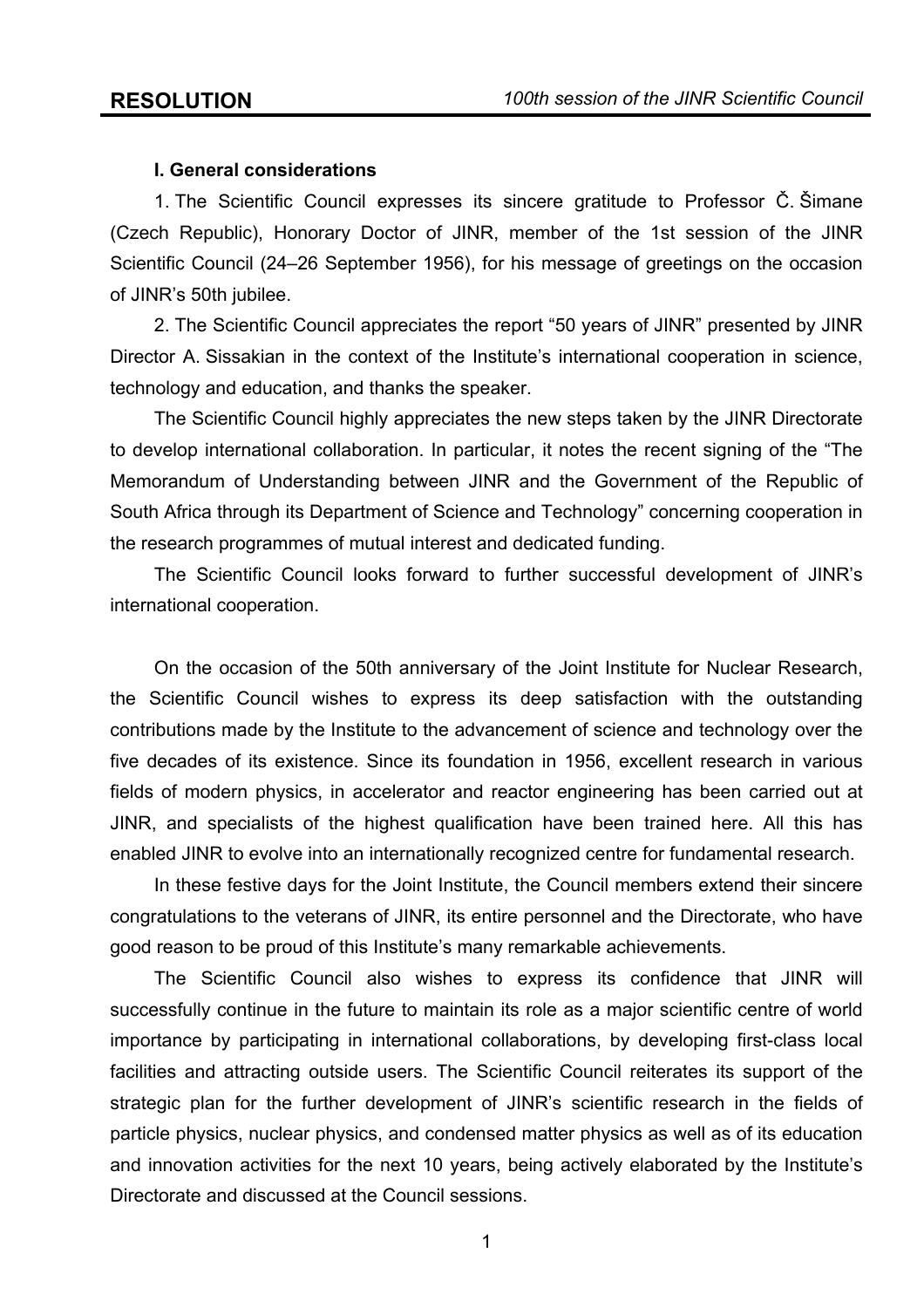3. The Scientific Council appreciates the report "Dubnium-105" presented by FLNR Scientific Leader Yu. Oganessian, and thanks the speaker.

The synthesis of heavy and superheavy elements and the study of their nuclear and chemical properties are of the highest priority in the research programme of the Flerov Laboratory of Nuclear Reactions. The International Union of Pure and Applied Physics (IUPAP) and Chemistry (IUPAC) recognized Dubna's priority in the discovery of elements 102–105 and acknowledged JINR's important contribution to the discovery of elements 106–108.

In 1997, at the IUPAC General Assembly, Element 105 was named "Dubnium" as a recognition of the key role of FLNR in developing the experimental strategies used in the synthesis of transfermium elements.

The Laboratory staff, under the leadership of Professor Yu. Oganessian, succeeded in making a breakthrough in the synthesis of superheavy elements and in the understanding the factors which influence their enhanced stability. Due to the achieved high quality of the heavy ion beams and to the considerable improvement of the experimental methods, a large programme aimed at the synthesis of superheavy elements was started. As a result, the new elements with atomic numbers 113, 114, 115, 116 and 118 were synthesized for the first time. An official claim for the discovery of these elements has been submitted to the International Union of Pure and Applied Chemistry.

The Scientific Council congratulates the Flerov Laboratory on the outstanding achievements and looks forward to the successful continuation of the superheavy-element research programme.

#### **II. International cooperation in science, technology and education**

The Scientific Council is pleased to note the extensive international cooperation between JINR and research institutions of the Member States and other countries. At present JINR collaborates with nearly 700 scientific centres and universities in 60 countries of the world. Together with participation in joint research programmes, this cooperation includes JINR's scientific and technical assistance in the development and construction of large facilities for Member States. Another important form of JINR's cooperation is the organization of scientific conferences, schools for young scientists, and exhibitions, in particular the CERN–JINR exhibition "Science Bringing Nations Together" which has been regularly held since 1996 in many countries and institutions.

Examples of this ongoing cooperation were highlighted at this session by Professors J. Engelen (CERN), V. Kadyshevsky (JINR), I. Meshkov (JINR), S. Galès (France), J. Stamenov (Bulgaria), T. Hallman (USA), A. Wagner (Germany), W. Nawrocik (Poland),